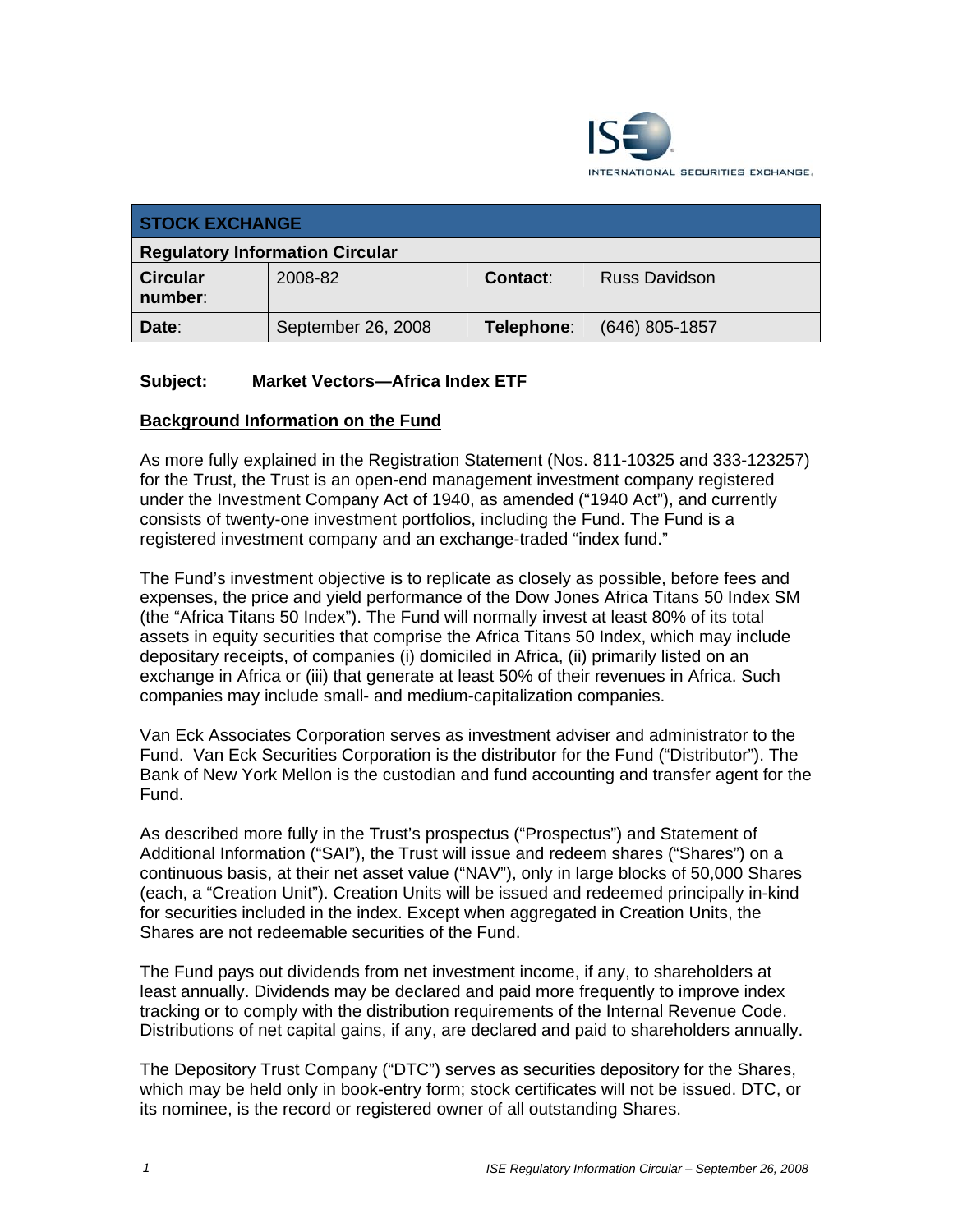The NAV per Share of the Fund will be determined as of the close of trading (normally, 4:00 p.m. Eastern Standard Time ("ET")) on each day that the New York Stock Exchange ("NYSE") and the American Stock Exchange ("Amex") are open for business (a "Business Day"). NAV is calculated by dividing the value of the net assets of a Fund (i.e., the total value of its assets less all liabilities) by the total number of Shares of the Fund outstanding. NAV will be available from the Distributor and is also available to National Securities Clearing Corporation ("NSCC") participants through data made available from NSCC.

The Trust's registration statement describes the various fees and expenses for the Fund's Shares. For a more complete description of the Fund and the Index, visit www.vaneck.com/etf.

## **Principal Risks**

Interested persons are referred to the Prospectus for a description of risks associated with an investment in the Shares. These risks include the risk that a Fund's return may not match the return of its index for a number of reasons including the incursion by a Fund of operating expenses and costs not applicable to its index. In addition, as noted in the Prospectus, the Shares may trade at market prices that may differ from their NAV. The NAV of the Shares will fluctuate with changes in the market value of the Fund's holdings. The market prices of the Shares will fluctuate in accordance with changes in NAV as well as the supply and demand for the Shares on the Exchange.

#### **Exchange Rules Applicable to Trading in the Shares**

The Shares are considered equity securities, thus rendering trading in the Shares subject to the Exchange's existing rules governing the trading of equity securities.

## **Trading Hours**

The Shares will trade on ISE between 9:00 a.m. and 4:00 p.m. ET.

Equity Electronic Access Members ("Equity EAMs") trading the Shares during the Pre-Market Session are exposed to the risk of the lack of the calculation or dissemination of underlying index value or intraday indicative value ("IIV"). For certain derivative securities products, an updated underlying index value or IIV may not be calculated or publicly disseminated in the Pre-Market hours. Since the underlying index value and IIV are not calculated or widely disseminated during Pre-Market hours, an investor who is unable to calculate implied values for certain derivative securities products during Pre-Market hours may be at a disadvantage to market professionals.

## **Trading Halts**

ISE will halt trading in the Shares of a Trust in accordance with ISE Rule 2101(a)(2)(iii). The grounds for a halt under this Rule include a halt by the primary market because it stops trading the Shares and/or a halt because dissemination of the IIV or applicable currency spot price has ceased, or a halt for other regulatory reasons. In addition, ISE will stop trading the Shares of a Trust if the primary market de-lists the Shares.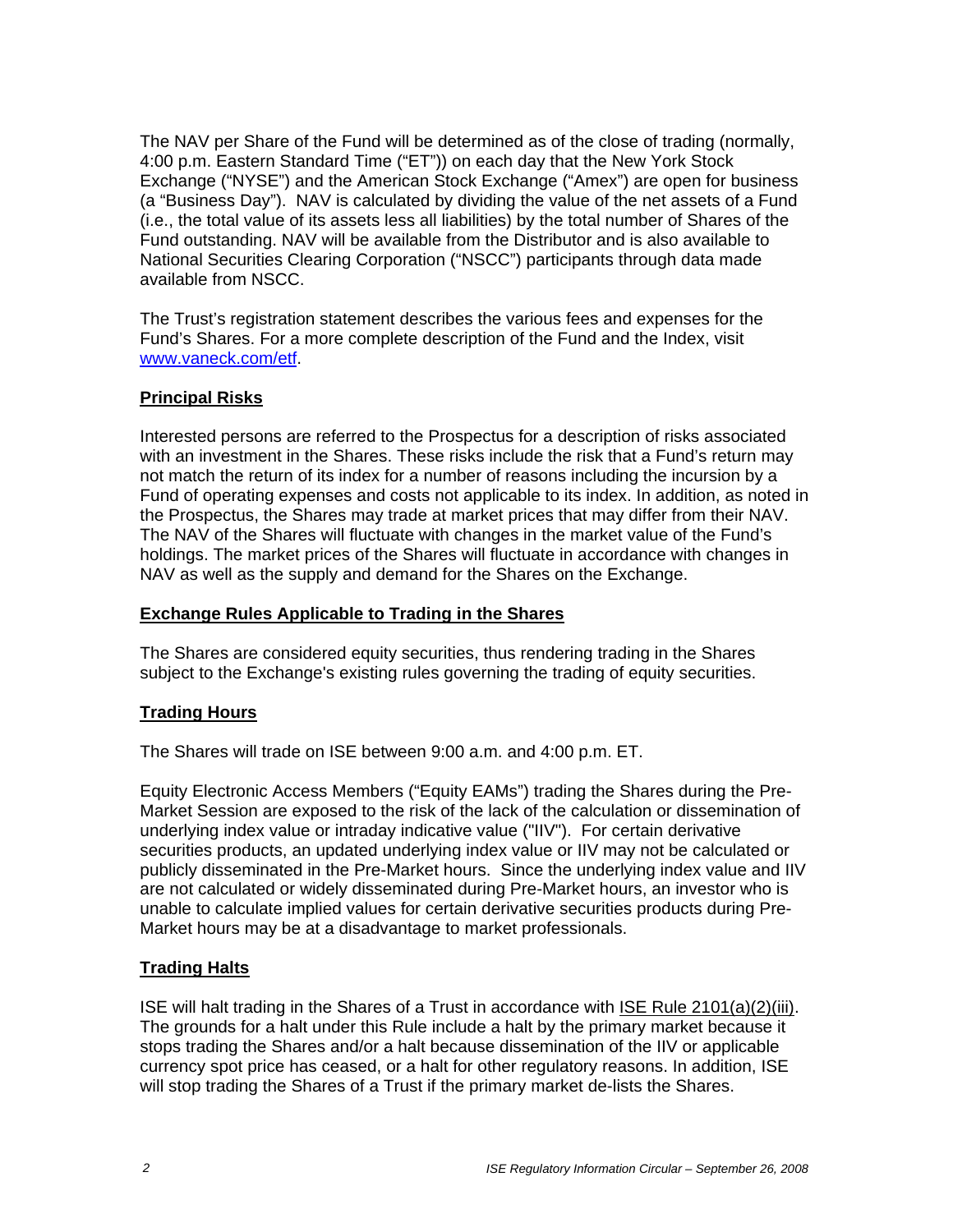## **Delivery of a Prospectus**

Pursuant to federal securities laws, investors purchasing Shares must receive a prospectus prior to or concurrently with the confirmation of a transaction. Investors purchasing Shares directly from the Fund (by delivery of the Deposit Amount) must also receive a prospectus.

Prospectuses may be obtained through the Distributor or on the Fund's website. The Prospectus does not contain all of the information set forth in the registration statement (including the exhibits to the registration statement), parts of which have been omitted in accordance with the rules and regulations of the SEC. For further information about the Fund, please refer to the Trust's registration statement.

#### **Exemptive, Interpretive and No-Action Relief Under Federal Securities Regulations**

The Commission has issued letters dated November 21, 2005 and October 24, 2006 (together, the "No- Action Letters") granting exemptive, interpretive and no-action relief from certain provisions of and rules under the Securities Exchange Act of 1934 for exchange-traded funds listed and traded on a registered national securities exchange that meet certain criteria. The Funds qualify for the relief granted in the No- Action Letters, a description of which follows.

## **Regulation M Exemptions**

Generally, Rules 101 and 102 of Regulation M prohibit any "distribution participant" and its "affiliated purchasers" from bidding for, purchasing, or attempting to induce any person to bid for or purchase any security which is the subject of a distribution until after the applicable restricted period, except as specifically permitted in Regulation M. The provisions of the Rules apply to underwriters, prospective underwriters, brokers, dealers, and other persons who have agreed to participate or are participating in a distribution of securities.

The Commission issued a No-Action Letter by which persons participating in a distribution of shares of a fund may engage in secondary market transactions in such shares during their participation in such a distribution, despite the requirements of from Rule 101 under Regulation M. In addition, the SEC has permitted persons who may be deemed to be participating in the distribution of shares of a fund (i) to purchase securities for the purpose of purchasing creation unit aggregations of fund shares and (ii) to tender securities for redemption in Creation Unit Aggregations. Further, the Commission has clarified that the tender of fund shares to the Fund for redemption does not constitute a bid for or purchase of any of the Funds' securities during the restricted period of Rule 101. The Commission has issued a No-Action Letter to paragraph (e) of Rule 102 under Regulation M which allow the redemption of fund shares in creation unit aggregations during the continuous offering of shares.

## **Customer Confirmations for Creation or Redemption of Fund Shares (SEC Rule 10b-10)**

Broker–dealers who handle purchases or redemptions of Fund shares in Creation Units for customers will be permitted to provide such customers with a statement of the number of Creation Unit Aggregations created or redeemed without providing a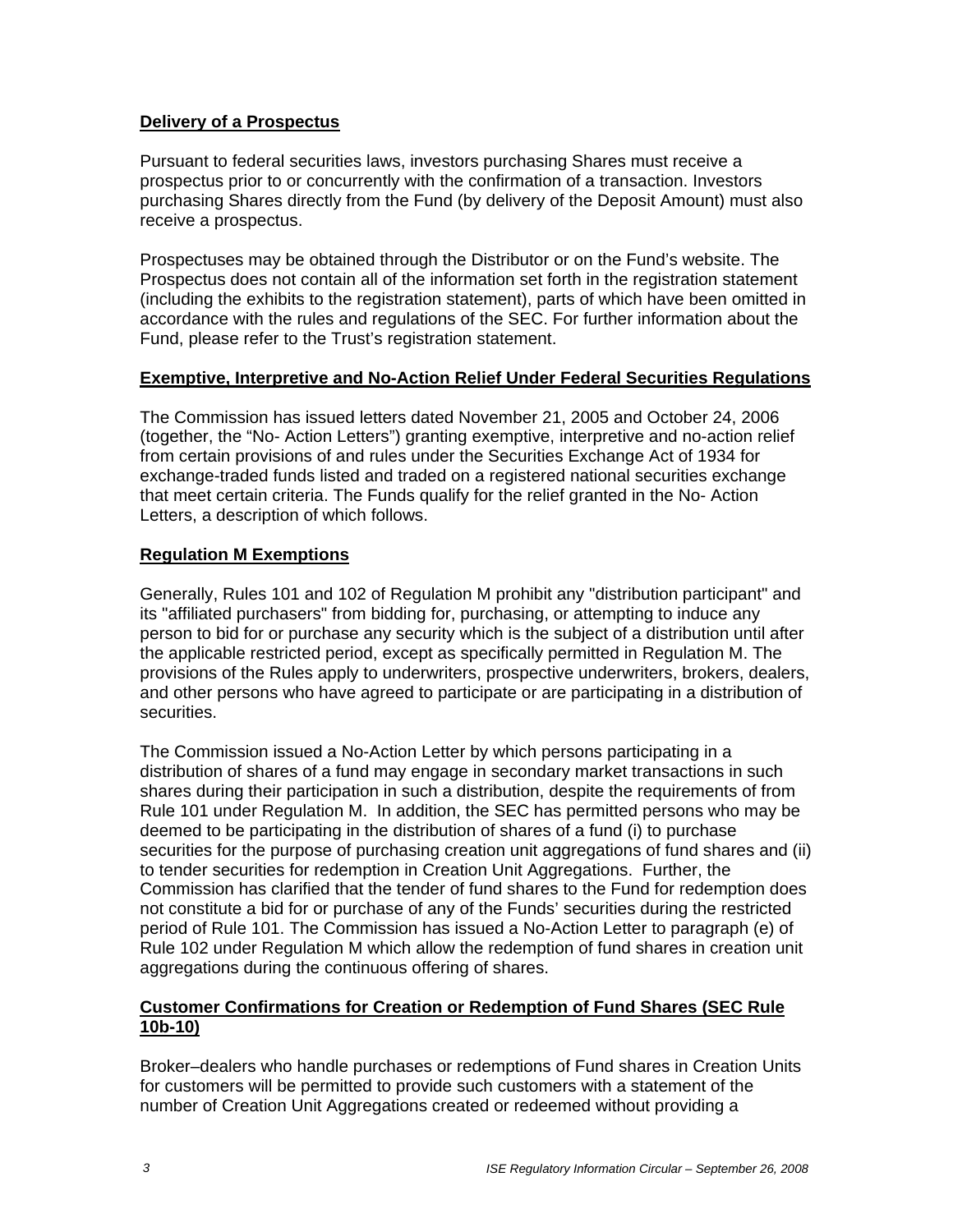statement of the identity, number and price of shares of the individual securities tendered to the Fund for purposes of purchasing creation unit aggregations ("Deposit Securities") or the identity, number and price of shares to be delivered by the Trust to the redeeming holder ("Redemption Securities"). The composition of the securities required to be tendered to the Fund for creation purposes and of the securities to be delivered on redemption will be disseminated each business day and will be applicable to requests for creations or redemption, as the case may be, on that day. This exemptive relief under Rule 10b-10 with respect to creations and redemptions is subject to the following conditions:

(1) Confirmations to customers engaging in creations or redemptions must state that all information required by Rule 10b-10 will be provided upon request;

(2) Any such request by a customer for information required by Rule 10b-10 will be filed in a timely manner, in accordance with Rule 10b-10(c);

(3) Except for the identity, number and price of shares of the component securities of the Deposit Securities and Redemption Securities, as described above, confirmations to customers must disclose all other information required by Rule 10b-10(a).

## **SEC Rule 14e-5**

The Commission has permitted any person acting as a dealer-manager of a tender offer for a component security of fund (1) to redeem fund shares in creation unit aggregations from the issuer that may include a security subject to such tender offer and (2) to purchase fund shares during such tender offer. In addition, a No-Action has been issued under Rule 14e-5 states that if a broker-dealer acting as a dealer-manager of a tender offer for a security of the Fund purchases or arranges to purchase such securities in the secondary market for the purpose of tendering such securities to purchase one or more creation unit aggregations of shares, it must be made in conformance with the following:

(i) such bids or purchases are effected in the ordinary course of business, in connection with a basket of 20 or more securities in which any security that is the subject of a distribution, or any reference security, does not comprise more than 5% of the value of the basket purchased; or

(ii) purchases are effected as adjustments to such basket in the ordinary course of business as a result of a change in the composition of the underlying index; and

(iii) such bids or purchases are not effected for the purpose of facilitating such tender offer.

## **Section 11(d)(1); SEC Rules 11d1-1 and 11d1-2**

Section 11(d)(1) of the Act generally prohibits a person who is both a broker and a dealer from effecting any transaction in which the broker-dealer extends credit to a customer on any security which was part of a new issue in the distribution of which he participated as a member of a selling syndicate or group within thirty days prior to such transaction. The Commission has clarified that Section 11(d)(1) does not apply to broker-dealers that are not authorized participants (and, therefore, do not create creation unit aggregations) that engage in both proprietary and customer transactions in shares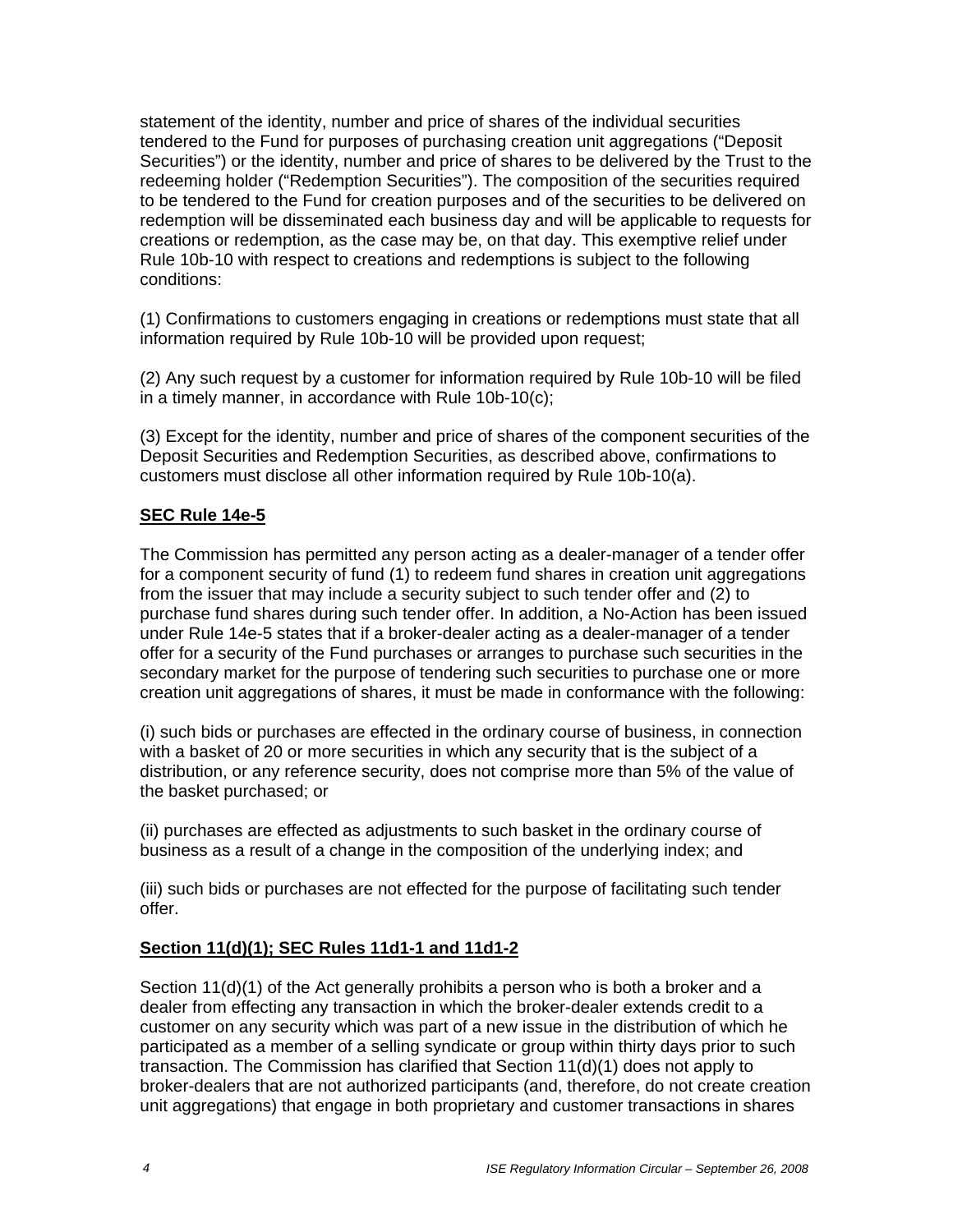of a fund in the secondary market, and for broker-dealer authorized participants that engage in creations of creation unit aggregations. This relief is subject to specific conditions, including the condition that such broker-dealer (whether or not an authorized participant) does not, directly or indirectly, receive from the fund complex any payment, compensation or other economic incentive to promote or sell the shares of a fund to persons outside the fund complex, other than non-cash compensation permitted under NASD Rule 2830 (I)(5)(A), (B) or (C). See letter dated November 22, 2005 from Brian A Bussey, Assistant Chief Counsel, SEC Division of Market Regulation, to Barclays Global Investors, N.A., dated November 22, 2005. The Commission has issued a No-Action Letter under Section 11(d)(1) of the Act states that broker-dealers may treat shares of a fund, for purposes of Rule 11d1-2, as "securities issued by a registered open-end investment company as defined in the Investment Company Act" and thereby extend credit or maintain or arrange for the extension or maintenance of credit on shares that have been owned by the persons to whom credit is provided for more than 30 days, in reliance on the exemption contained in the rule.

#### **SEC Rule 15c1-5 and 15c1-6**

The Commission has issued a No-Action letter with respect to Rule 15c1-5 and Rule 15c1-6 as to the required disclosure of control by a broker or dealer with respect to creations and redemptions of fund shares and secondary market transactions therein.

**This Regulatory Information Bulletin is not a statutory Prospectus. Equity EAMs should consult the Trust's Registration Statement, SAI, Prospectus and the Fund's website for relevant information.**